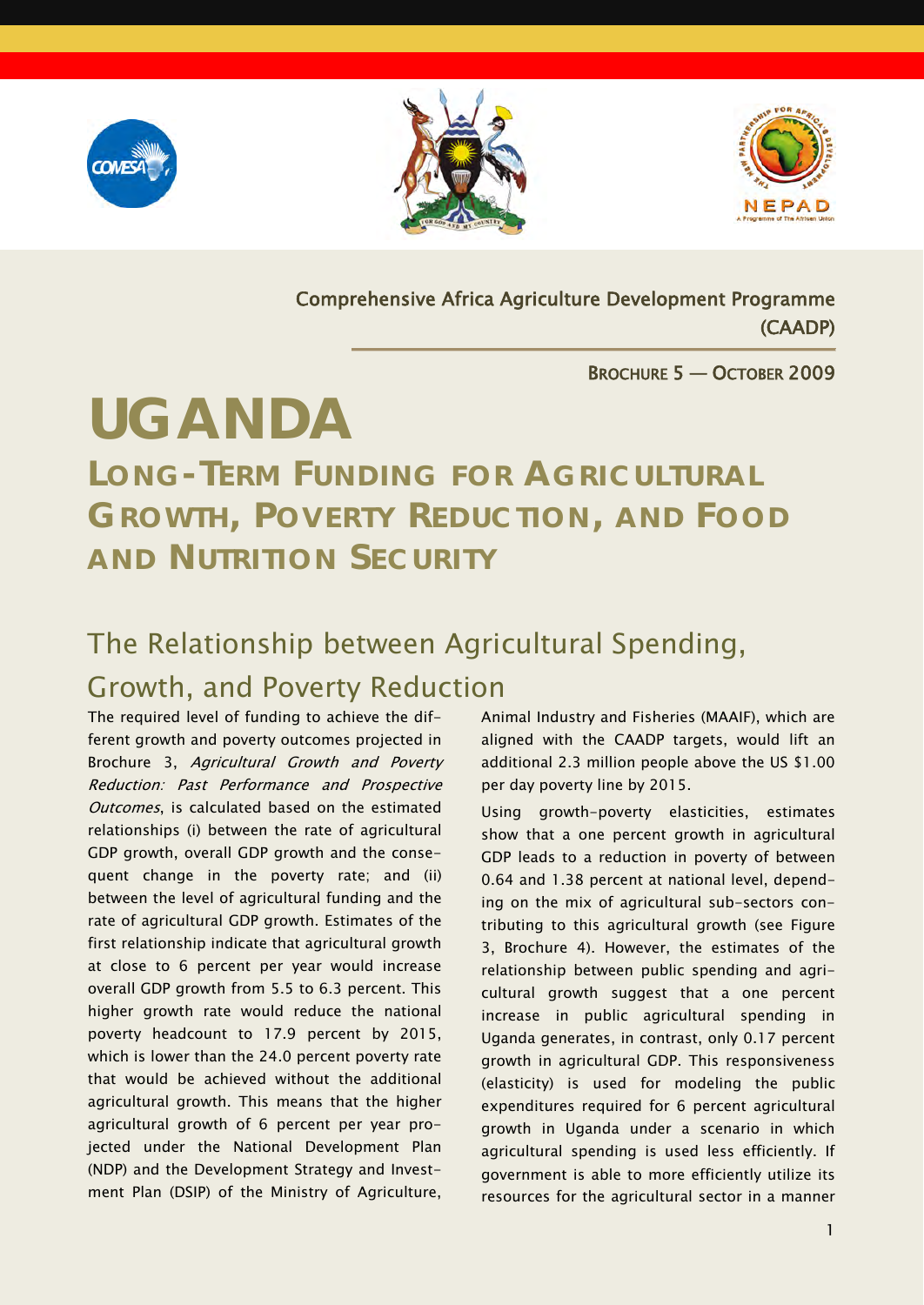more in line with the efficiencies in agricultural development spending observed among the best performing developing countries, on average a one percent increase in public spending in agriculture can generate a more attractive

0.30 percent increase in agricultural growth. This elasticity is used for modeling a second scenario for 6 percent agricultural growth in Uganda in which agricultural spending is used more efficiently.

### Long-Term Funding Requirements to Meet NDP and DSIP Targets for Poverty in Uganda

Table 1 summarizes the results of the projections of long-term public funding needs in Uganda's agricultural sector. The analysis focused on estimating the aggregate Public Agricultural Expenditure (PAE) requirements to achieve long term economic growth targets and poverty reduction. In the baseline scenario, it is assumed that PAE and non-agricultural spending will continue to grow according to recent trends at 14.8 and 9.0 percent per year, respectively, during the period 2005 to 2015. Using 2005 as the base year for simulations, the results in Table 1 show that the share of agricultural spending in total expenditure will rise from 5.3 percent to 6.7 percent in 2010 and 8.6 percent in 2015 under current trends, since PAE has been growing more rapidly than total spending.

#### Table 1: Estimated spending required for six percent agricultural growth in Uganda

|                                                              | Scenario 1                                                               |                    | Scenario 2                                                                                          |                    |
|--------------------------------------------------------------|--------------------------------------------------------------------------|--------------------|-----------------------------------------------------------------------------------------------------|--------------------|
| Baseline,<br>2005 or<br>projected<br>under current<br>trends | Agricultural growth<br>due to agricultural<br>expenditure growth<br>only |                    | Agricultural growth<br>due to both agri-<br>cultural and non-<br>agricultural<br>expenditure growth |                    |
|                                                              | Low<br>efficiency                                                        | High<br>efficiency | Low<br>efficiency                                                                                   | High<br>efficiency |
| 9.3                                                          | 12.2                                                                     | 10.5               | 11.0                                                                                                | 9.9                |
| 14.8                                                         | 33.2                                                                     | 25.0               | 26.9                                                                                                | 18.6               |
| 9.0                                                          | 9.0                                                                      | 9.0                | 9.2                                                                                                 | 9.2                |
| 5.3                                                          |                                                                          |                    |                                                                                                     |                    |
| 6.7                                                          | 13.2                                                                     | 10.0               | 10.6                                                                                                | 7.8                |
| 8.6                                                          | 29.3                                                                     | 18.0               | 20.0                                                                                                | 11.3               |
| 22.6                                                         |                                                                          |                    |                                                                                                     |                    |
| 27.0                                                         | 27.9                                                                     | 26.9               | 27.3                                                                                                | 26.5               |
| 32.3                                                         | 38.7                                                                     | 33.4               | 34.9                                                                                                | 31.5               |
|                                                              |                                                                          |                    |                                                                                                     |                    |
| 1,716                                                        | 2,721                                                                    | 2,219              | 2,325                                                                                               | 1,890              |
| 4,742                                                        | 13,290                                                                   | 8,388              | 9,315                                                                                               | 5,864              |
| 431                                                          | 1.208                                                                    | 763                | 847                                                                                                 | 533                |
|                                                              |                                                                          |                    |                                                                                                     |                    |

Under the two CAADP-related scenarios for Uganda considered, agricultural growth is projected to accelerate from 2.7 to 6 percent per year during 2005-2015, while non-agricultural GDP growth increases marginally from 4.2 to 4.6 percent per year, and total GDP growth increases from 5.1 to 6.1 percent per year. To estimate the aggregate PAE required to support this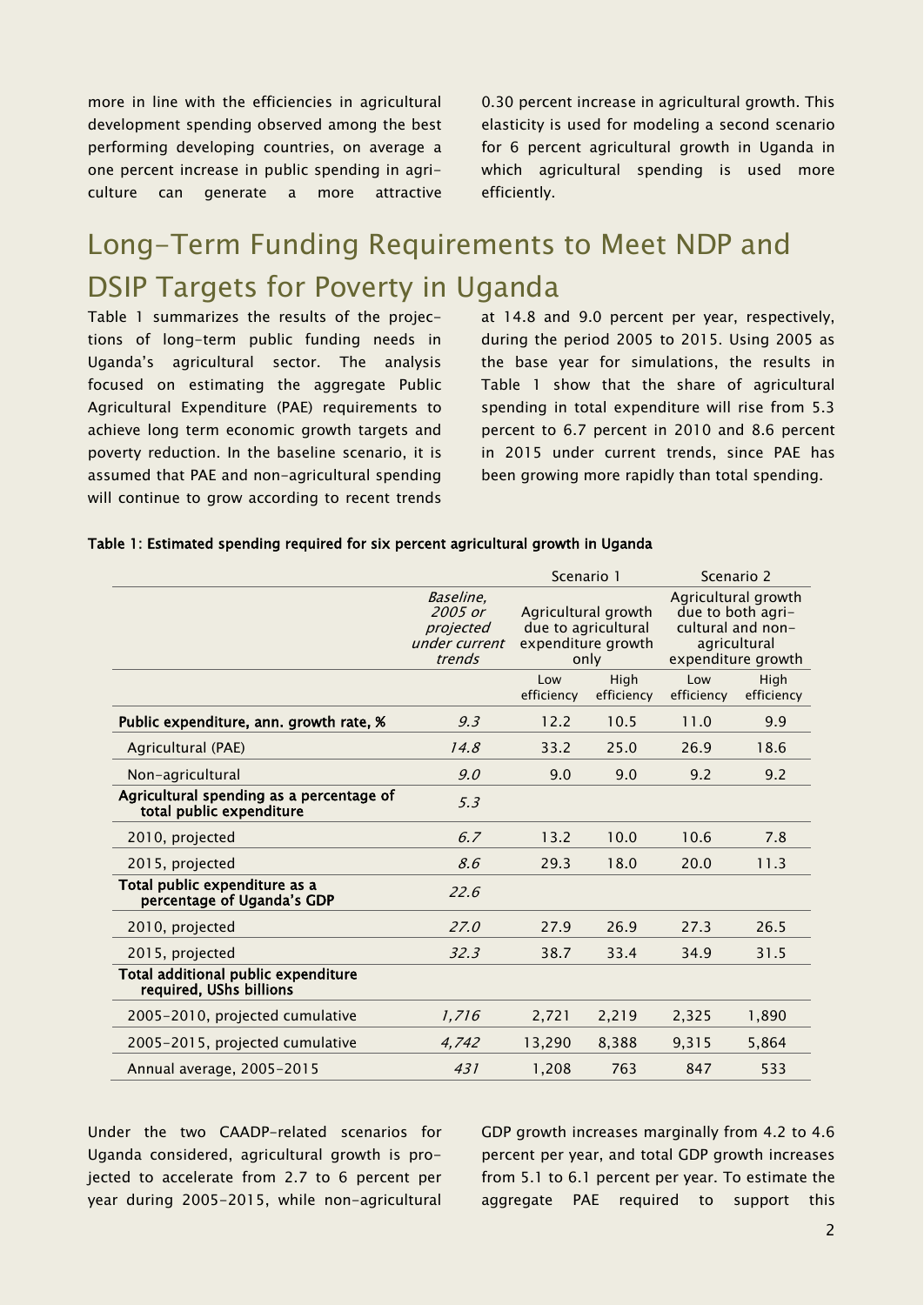acceleration in agricultural growth, two general economic model simulations were performed. The first scenario assumes that agricultural growth will be supported by an increase in PAE only, without taking into account the effect of non-agriculture expenditure on agricultural growth. Under this scenario, non-agricultural spending continues to grow at the baseline rate of 9.0 percent per year. The second scenario, in contrast, incorporates an increase in non-agriculture expenditure growth in proportion to growth in GDP of the non-agricultural sectors. As discussed above, for both simulations, two elasticities representing different assumptions on the efficiency of public spending on agricultural growth are used.

Under the first simulation, the accelerated growth in agricultural GDP requires an associated growth in PAE from the baseline value of 14.8 to 25.0 percent per year under the high elasticity (efficient spending) scenario and 33.2 percent under the low elasticity (less efficient spending) scenario, as illustrated in Table 1. The total government budget is estimated to grow at 10.5 percent per year under the high elasticity scenario and at 12.2 percent under the low elasticity scenario. With agricultural spending growing more rapidly than total spending, the share of agricultural spending will rise from the baseline value of 5.3 percent to between 10.0 and 13.2 percent in 2010 and to between 18.0 and 29.3 percent in 2015. (The lower bound numbers correspond to the high elasticity scenario, while the upper bound numbers reflect the low elasticity scenario in Table 1.) These translate into additional spending on the sector of UShs 8,388 billion to 13,290 billion over the period 2005-2015 or between UShs 763 billion and 1,208 billion per year.

In the second scenario, in addition to increasing spending on agriculture, faster non-agriculture spending is assumed, growing at 9.2 percent per year. This scenario is considered more realistic than the first scenario because it is anticipated that the allocation of public spending in Uganda in the future will maintain a focus on industry (for both primary and secondary processing) and other services, all of which have multiplier effects on agriculture. Under this scenario, public agricultural spending is expected to grow at 18.6 percent per year under the high elasticity scenario and 26.9 percent under the low elasticity scenario (see Table 1). The total government budget is now estimated to grow between 9.9 percent and 11.0 percent per year, and the share of agricultural spending in total expenditure will be between 7.8 and 10.6 percent in 2010 and 11.3 and 20.0 percent in 2015. These translate into additional spending on the sector of between UShs 5,864 billion and 9,315 billion over the period 2005 to 2015 or between UShs 533 billion and 847 billion annually.

The results provide compelling evidence for allocating more resources for agriculture even beyond the Maputo declaration of allocating at least 10 percent of the government's total budget to agriculture. In fact, the results suggest that, even under a more efficient spending scenario (i.e. a high elasticity), the government will need to allocate at least 11.3 percent of its total budget to agriculture by 2015 in order to achieve the CAADP growth target of 6 percent per year for the agricultural sector. The estimates indicate that the level of allocation of resources to the agricultural sector under current trends will be insufficient. This averaged 4.6 percent per year over the period 2000 to 2006.

Increasing agricultural growth to meet the 6 percent annual growth target, therefore, will require additional investment in the sector as well as improvements in the efficiency of public spending. The investment analysis indicates that government spending on agriculture would have to grow by 18.6 percent per year in order to achieve and sustain 6 percent agricultural growth. However, this spending scenario assumes that the government is able to invest its resources into the agricultural sector more efficiently in order to realize a 0.30 percent increase in agricultural GDP for every one percent increase in its total agricultural spending. If this is not the case and the government can only achieve a more modest return on its spending of 0.17 percent increase in agricultural GDP for every one percent increase in its total agricultural spending, then public spending on agriculture in Uganda would have to grow at 26.9 percent per year in order to reach the projected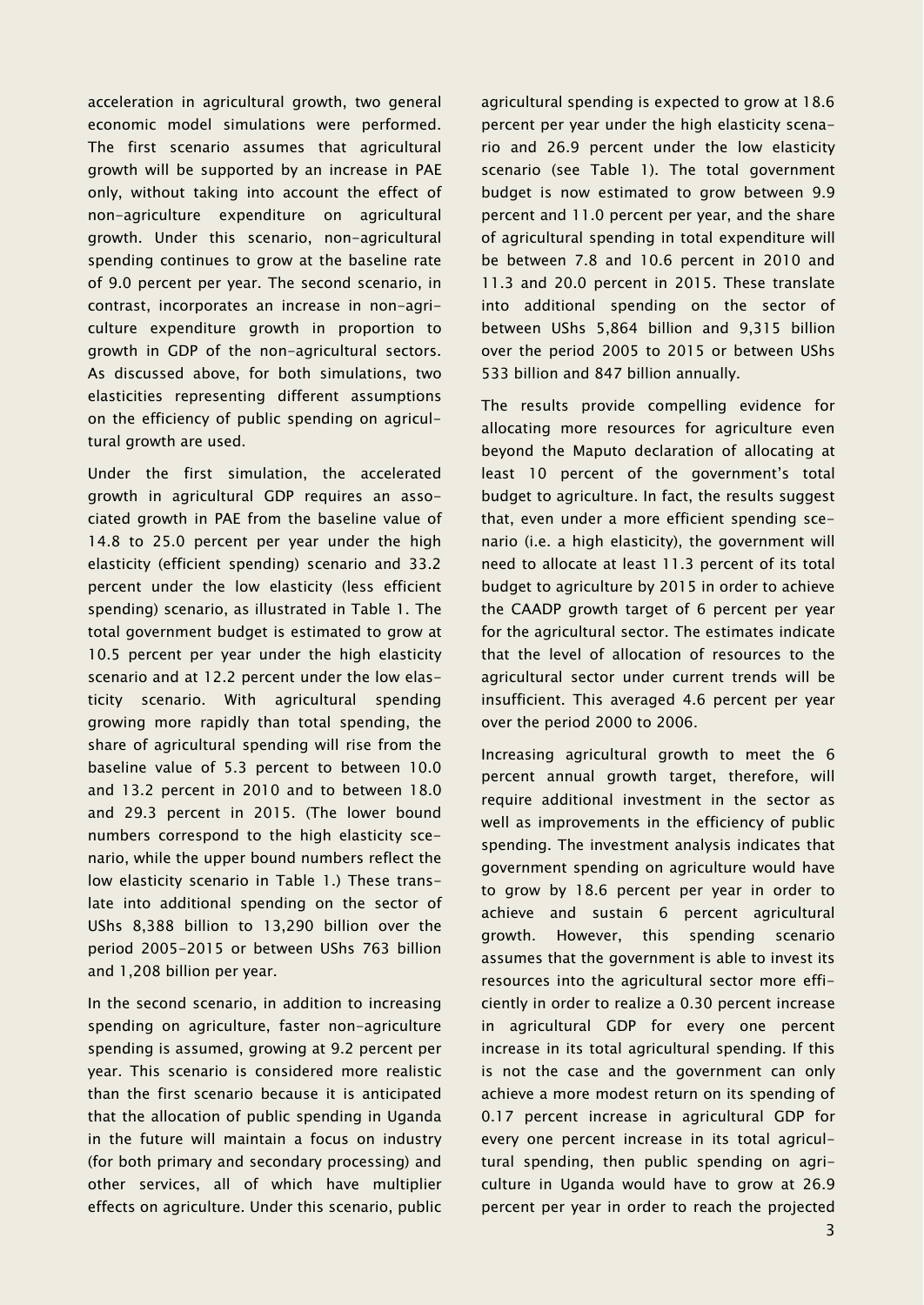6 percent growth target during 2005-2015. This means that the government would have to allocate about 20 percent of its total annual budget to the agricultural sector. Thus, it is important that government not only meets and exceeds the CAADP Maputo agricultural spending target, but also greatly improves the efficiency of its agricultural spending. Doing so will assist the country in achieving the NDP and DSIP agriculture growth targets, which will substantially reduce the number of poor people living below the poverty line by 2015 and significantly improve the well-being of both rural and urban households, as described in Brochure 3.

## Identifying Investment Priorities for Achieving DSIP and **NDP Targets**

Estimating the total public resources needed to reach national agricultural growth targets is essential, but the choice of priority investments is more important. Lack of long historical data on public expenditure on specific investment programmes in Uganda, as well as related data on programme outputs and outcomes, makes it difficult to analyze specific investment priorities based on their potential returns to agricultural growth. The analysis here, therefore, was not able to establish priorities on where to invest (e.g. research, extension, irrigation, farm input support, marketing information, storage and processing infrastructure, etc.) to achieve the desired agricultural growth rates and how much to invest in each of those areas. However,



**Agricultural Education**

generalized guidance can be derived from the broad range of studies done in Africa and in other developing countries of the determinants of agricultural productivity growth, as well as more specific studies in Uganda.

In order to increase agricultural production, reduce costs of production, and protect the environment for sustainable agricultural production, farmers need access to improved technologies that are profitable under local farming and market conditions and increase yields, are able to effectively manage water and land resources, and to use other natural resources in a sustainable manner. A key investment area to support technology generation and dissemination is agricultural research and technology development (R&D) and extension. Previous research in Uganda confirms that investment in agricultural R&D and extension offers the greatest potential among agricultural investment areas for enhancing productivity and reducing poverty. Related studies for Africa as a whole show that for every one percent increase in yields brought about by investments in agricultural R&D, two million Africans can be lifted out of poverty. However, agricultural R&D spending in Uganda is low compared to expenditure on the provision of other public agricultural goods and services, as indicated in Figure 1.

A rural infrastructure and NAADS-dominated public agriculture investment strategy is shown in Figure 1. Recent studies show that the NAADS programme is having positive impacts on the availability and quality of advisory services provided to farmers, promoting adoption of new crop and livestock enterprises, and improving adoption of modern agricultural production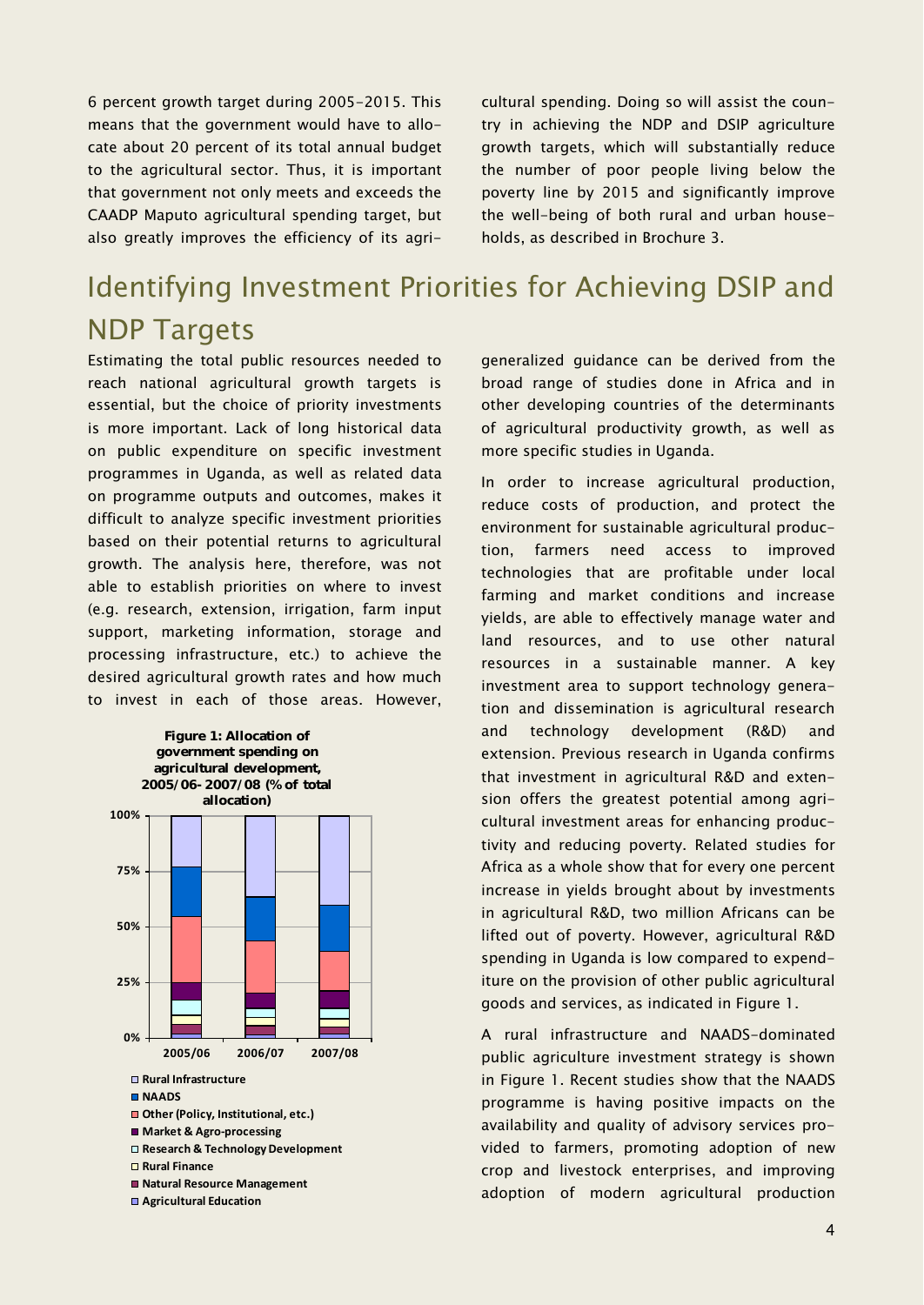technologies and practices. Furthermore, NAADS also appears to have promoted greater use of post-harvest technologies and commercial marketing of commodities, consistent with its mission to promote more commercially-oriented agriculture. However, the success in promoting adoption of improved varieties of crops and some other yield-enhancing technologies is not matched by promotion of improved soil fertility management. This raises concern about the sustainability of productivity increases that may occur, since such increases may lead to more rapid soil nutrient mining unless comparable success in promoting improved soil fertility management is achieved. Increased public investments are needed for applied agronomic research that identifies more effective ways to profitably combine inorganic and organic soil fertility measures in different crop systems, as well as to improve the market environment and promote adoption of more remunerative crop enterprises.

Public investment and spending priorities should also focus on other areas that contribute to increased productivity, including disease and pest control, irrigation, farm input support, basic storage and post harvest technologies, and the effective use and management of natural resources. Resources should also be allocated to activities that, although considered to be nonagricultural, will promote agricultural processing and marketing, such as investments in rural electrification and community roads. Studies have shown that investment in rural road infrastructure in Uganda, particularly feeder roads, provides a high economic return and can have

large effect on growth and poverty-reduction. The marginal returns on agriculture output and poverty reduction to public spending on feeder roads is 3-4 times larger than the returns to public spending on murram and tarmac roads. In fact, investment in infrastructure, especially road development, is often ranked among the top two public spending sources of overall growth and poverty reduction. As such, the priority given rural infrastructure within the current public agriculture investment strategy of Uganda should be maintained. However, these expenditures should be matched with increased allocations to agricultural R&D and the dissemination of the resultant improved agricultural technologies.

In summary, the broad areas of public investments in the agricultural sector should be on the following areas:

- Investments aimed at raising factor (land, labor and capital) productivity in agriculture (crops, fisheries, and livestock);
- Investments that promote production and storage of staple foods at household level;
- Investments that promote agro-processing industries through public private partnerships;
- Investments that promote development of value chains for strategic agricultural commodities;
- Exploring and developing market opportunities for agricultural products of both small-scale and large-scale farmers.